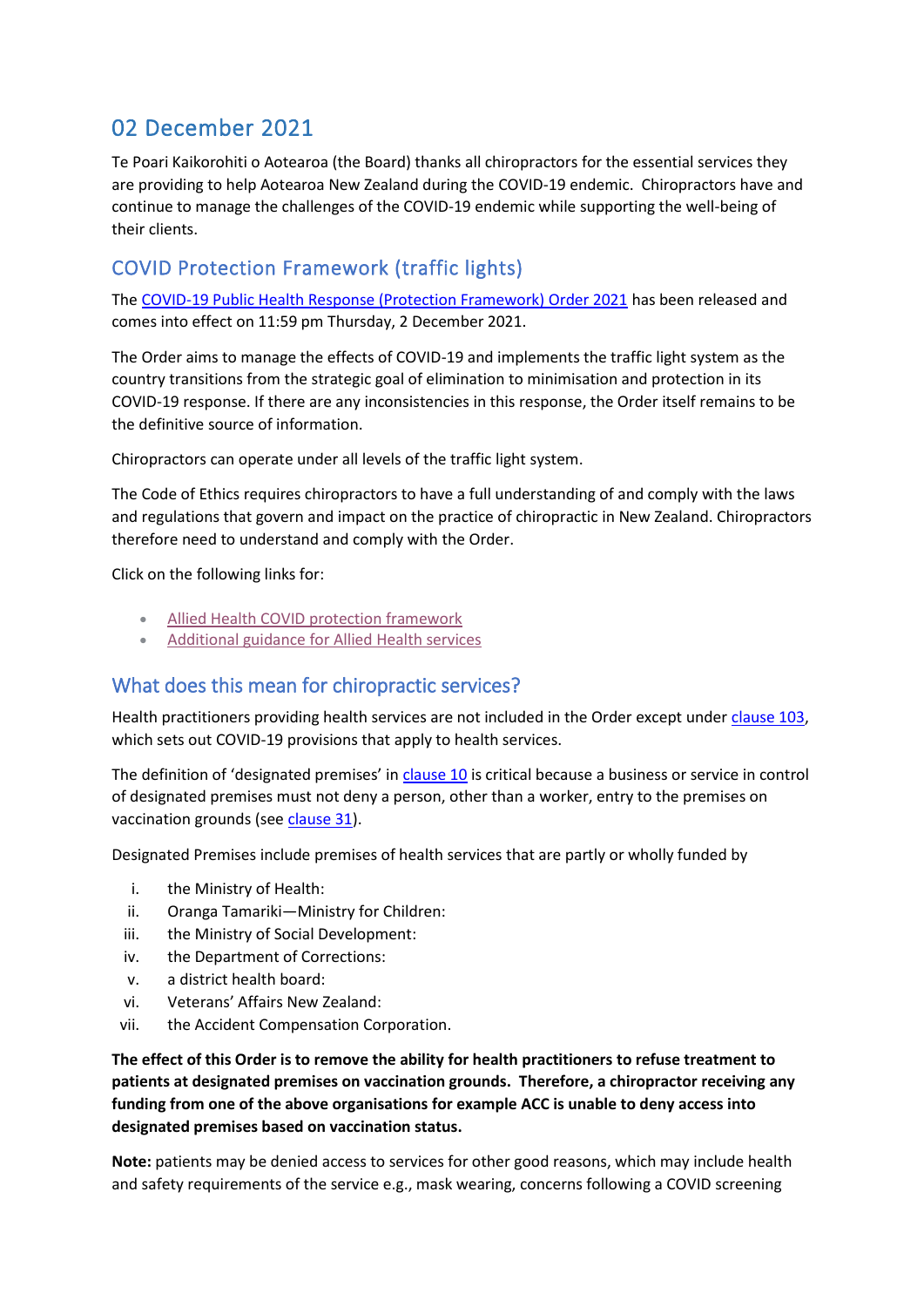questionnaire, apparent Covid-19 symptoms, recent contact with Covid-19 infected people, or inappropriate or abusive behaviour by the patient or their support persons.

### **Reminders:**

Health practitioners providing health services to patients in person (and staff) must be fully vaccinated in accordance with the COVID-19 Public Health Response (Vaccinations) Order 2021.

To support health practitioners, the Ministry of Health has developed a [position statement](https://www.health.govt.nz/our-work/diseases-and-conditions/covid-19-novel-coronavirus/covid-19-information-health-professionals/covid-19-advice-all-health-professionals#position) on pre[consultation testing of unvaccinated individuals in healthcare settings.](https://www.health.govt.nz/our-work/diseases-and-conditions/covid-19-novel-coronavirus/covid-19-information-health-professionals/covid-19-advice-all-health-professionals#position)

## Precautions for chiropractors

Infection protection control (IPC) precautions are the primary mechanism to protect yourself, your colleagues, and your patients. Clinical reasoning and risk assessment remain fundamental principles when considering how to provide face to face appointments.

It is recommended you continue with the following:

- screening for COVID-19 symptoms prior to face-to-face appointment
- infection prevention control measures including PPE where required
- transmission precaution measures including consideration of ventilation

### Disclaimer

This document provides a brief summary of the current rules as we understand them. You should refer to the Order at the link provided above and consult the Ministry of Health for more detailed information. Please note that the advice we provide is general in nature and is not a substitute for legal advice. You should seek advice from a lawyer should you wish to understand how the rules apply to your specific circumstances.

# Regulatory questions and answers

#### **1. Can I ask to see a patient's vaccination passport?**

No. All health services are open throughout the different stages of the COVID protection framework, and IPC continues to be the key.

#### **2. What action can the Board take if it is advised that an unvaccinated chiropractor continues to practise?**

There are different options open to the Board if it is formally advised that a non-vaccinated chiropractor continues to practise. This can include:

- Referral to HDC
- Referral to a PCC which could lead to a charge put before the Disciplinary Tribunal

Each case will be assessed on an individual basis and a decision made before any action is taken and will be investigated in the same way as any other complaint or conviction that is referred to the Board.

#### **3. I am unvaccinated can I remain in practice if I wear PPE and get tested?**

Only if you have a medical exemption granted by the Director-General that means you do not have to be vaccinated.